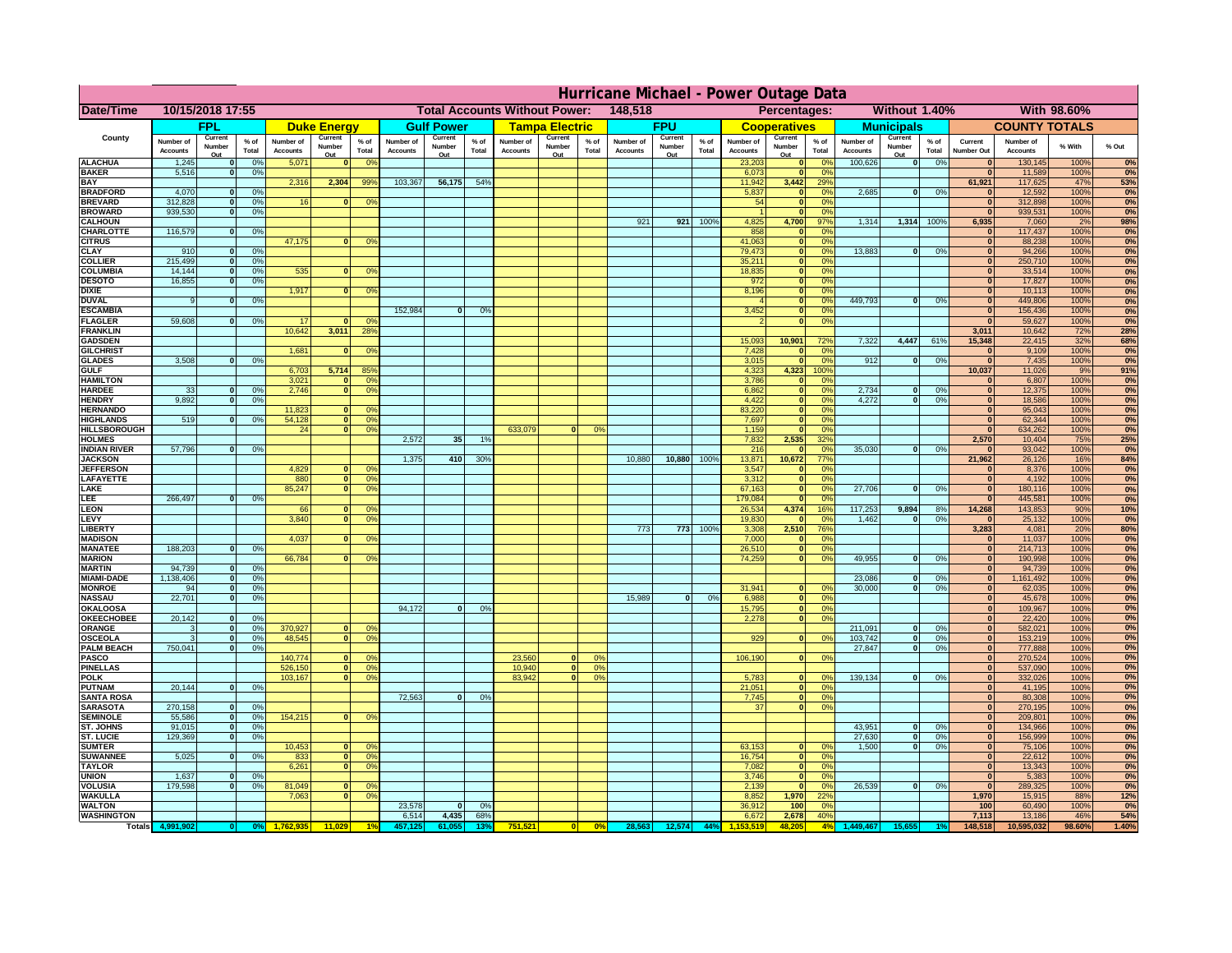# 10/15/2018 5:56 PM Hurricane Michael

| <b>Power Provider</b>                   | <b>County</b>       | <b>Number of Customers</b> | <b>Current Number Out</b> | <b>Outage Percentage</b> | <b>Estimated Restore Time</b> |
|-----------------------------------------|---------------------|----------------------------|---------------------------|--------------------------|-------------------------------|
|                                         |                     |                            |                           |                          |                               |
| <b>Gulf Power Company</b>               | BAY                 | 103,367                    | 56,175                    | 54.35%                   | >5 days                       |
| Talquin Electric Cooperative, Inc.      | GADSDEN             | 15,093                     | 10,901                    | 72.23%                   | >5 days                       |
| Florida Public Utilities Corporation    | <b>JACKSON</b>      | 10,880                     | 10,880                    | 100.00%                  | >5 days                       |
| West Florida Electric Cooperative, Inc. | <b>JACKSON</b>      | 13,824                     | 10,625                    | 76.86%                   | >5 days                       |
| City of Tallahassee                     | <b>LEON</b>         | 117,253                    | 9,894                     | 8.44%                    | $>72$                         |
| Duke Energy                             | <b>GULF</b>         | 6,703                      | 5,714                     | 85.25%                   | $>72$                         |
|                                         |                     |                            |                           |                          | 72                            |
| <b>Gulf Power Company</b>               | WASHINGTON          | 6,514                      | 4,435                     | 68.08%                   |                               |
| Talquin Electric Cooperative, Inc.      | <b>LEON</b>         | 26,534                     | 4,374                     | 16.48%                   | >5 days                       |
| Gulf Coast Electric Cooperative, Inc.   | <b>GULF</b>         | 4,323                      | 4,323                     | 100.00%                  | >5 days                       |
| City of Quincy                          | GADSDEN             | 4,768                      | 3,645                     | 76.45%                   | >5 days                       |
| Gulf Coast Electric Cooperative, Inc.   | BAY                 | 11,942                     | 3,442                     | 28.82%                   | >5 days                       |
| Duke Energy                             | <b>FRANKLIN</b>     | 10,642                     | 3,011                     | 28.29%                   | 72                            |
| West Florida Electric Cooperative, Inc. | CALHOUN             | 2,977                      | 2,852                     | 95.80%                   | >5 days                       |
|                                         |                     |                            |                           |                          |                               |
| West Florida Electric Cooperative, Inc. | <b>HOLMES</b>       | 7,539                      | 2,535                     | 33.63%                   | >5 days                       |
| Talquin Electric Cooperative, Inc.      | <b>LIBERTY</b>      | 3,308                      | 2,510                     | 75.88%                   | >5 days                       |
| Duke Energy                             | BAY                 | 2,316                      | 2,304                     | 99.48%                   | TBD                           |
| Talquin Electric Cooperative, Inc.      | <b>WAKULLA</b>      | 8,852                      | 1,970                     | 22.25%                   | >5 days                       |
| Gulf Coast Electric Cooperative, Inc.   | CALHOUN             | 1,848                      | 1,848                     | 100.00%                  | >5 days                       |
| West Florida Electric Cooperative, Inc. | <b>WASHINGTON</b>   | 4,235                      | 1,441                     | 34.03%                   | >5 days                       |
|                                         |                     |                            |                           |                          |                               |
| City of Blountstown                     | CALHOUN             | 1,314                      | 1,314                     | 100.00%                  | >5 days                       |
| Gulf Coast Electric Cooperative, Inc.   | <b>WASHINGTON</b>   | 2,437                      | 1,237                     | 50.76%                   | >5 days                       |
| Florida Public Utilities Corporation    | CALHOUN             | 921                        | 921                       | 100.00%                  | >5 days                       |
| Chattahoochee Electric                  | <b>GADSDEN</b>      | 1,163                      | 802                       | 68.96%                   | >5 days                       |
| Florida Public Utilities Corporation    | <b>LIBERTY</b>      | 773                        | 773                       | 100.00%                  | >5 days                       |
| <b>Gulf Power Company</b>               | <b>JACKSON</b>      | 1,375                      | 410                       | 29.82%                   | 72                            |
|                                         | <b>WALTON</b>       | 100                        | 100                       | 100.00%                  |                               |
| Gulf Coast Electric Cooperative, Inc.   |                     |                            |                           |                          | >5 days                       |
| Gulf Coast Electric Cooperative, Inc.   | <b>JACKSON</b>      | 47                         | 47                        | 100.00%                  | >5 days                       |
| <b>Gulf Power Company</b>               | <b>HOLMES</b>       | 2,572                      | 35                        | 1.36%                    | 72                            |
| Central Florida Electric Cooperative    | <b>ALACHUA</b>      | 875                        | $\mathbf 0$               | 0.00%                    | <b>TBD</b>                    |
| Central Florida Electric Cooperative    | <b>DIXIE</b>        | 7,595                      | 0                         | 0.00%                    | TBD                           |
| Central Florida Electric Cooperative    | <b>GILCHRIST</b>    | 7,424                      | $\mathbf 0$               | 0.00%                    | Restored                      |
| Central Florida Electric Cooperative    | LAFAYETTE           | 9                          | 0                         | 0.00%                    | TBD                           |
| Central Florida Electric Cooperative    | LEVY                | 17,513                     | $\mathbf 0$               | 0.00%                    | Restored                      |
|                                         |                     |                            |                           |                          |                               |
| Central Florida Electric Cooperative    | <b>MARION</b>       | 9                          | 0                         | 0.00%                    | TBD                           |
| Choctawhatchee Electric Cooperative     | <b>HOLMES</b>       | 293                        | $\mathbf 0$               | 0.00%                    | Restored                      |
| Choctawhatchee Electric Cooperative     | <b>OKALOOSA</b>     | 15,795                     | 0                         | 0.00%                    | Restored                      |
| Choctawhatchee Electric Cooperative     | <b>SANTA ROSA</b>   | 201                        | $\mathbf 0$               | 0.00%                    | Restored                      |
| Choctawhatchee Electric Cooperative     | <b>WALTON</b>       | 36,812                     | 0                         | 0.00%                    | Restored                      |
| City of Alachua                         | <b>ALACHUA</b>      | 4,426                      | $\mathbf 0$               | 0.00%                    | <b>TBD</b>                    |
| City of Bartow                          | POLK                | 11,790                     | 0                         | 0.00%                    | TBD                           |
|                                         |                     |                            | $\mathbf 0$               | 0.00%                    | TBD                           |
| City of Bushnell                        | <b>SUMTER</b>       | 1,500                      |                           |                          |                               |
| City of Clewiston                       | <b>HENDRY</b>       | 4,272                      | 0                         | 0.00%                    | TBD                           |
| City of Fort Meade                      | <b>POLK</b>         | 2,379                      | $\mathbf 0$               | 0.00%                    | TBD                           |
| City of Havana                          | GADSDEN             | 1,391                      | 0                         | 0.00%                    | Restored                      |
| City of Leesburg                        | LAKE                | 22,000                     | $\mathbf 0$               | 0.00%                    | <b>TBD</b>                    |
| City of Moore Haven                     | <b>GLADES</b>       | 912                        | 0                         | 0.00%                    | TBD                           |
| City of Mount Dora                      | LAKE                | 5,706                      | $\mathbf 0$               | 0.00%                    | <b>TBD</b>                    |
|                                         |                     |                            | $\mathbf 0$               |                          |                               |
| City of Newberry                        | <b>ALACHUA</b>      | 1,727                      |                           | 0.00%                    | TBD                           |
| City of Starke                          | <b>BRADFORD</b>     | 2,685                      | $\pmb{0}$                 | 0.00%                    | TBD                           |
| City of Vero Beach                      | <b>INDIAN RIVER</b> | 35,030                     | 0                         | 0.00%                    | TBD                           |
| City of Wauchula                        | HARDEE              | 2,734                      | $\pmb{0}$                 | 0.00%                    | <b>TBD</b>                    |
| City of Williston                       | LEVY                | 1,462                      | 0                         | 0.00%                    | TBD                           |
| City of Winter Park                     | ORANGE              | 13,941                     | $\mathsf{O}\xspace$       | 0.00%                    | TBD                           |
| Clay Electric Cooperative               | <b>ALACHUA</b>      | 22,328                     | 0                         | 0.00%                    | TBD                           |
|                                         |                     |                            | $\mathsf{O}\xspace$       | 0.00%                    | TBD                           |
| Clay Electric Cooperative               | <b>BAKER</b>        | 2,476                      |                           |                          |                               |
| Clay Electric Cooperative               | <b>BRADFORD</b>     | 5,837                      | 0                         | 0.00%                    | TBD                           |
| Clay Electric Cooperative               | <b>CLAY</b>         | 79,473                     | $\mathsf{O}\xspace$       | 0.00%                    | <b>TBD</b>                    |
| Clay Electric Cooperative               | COLUMBIA            | 16,922                     | 0                         | 0.00%                    | TBD                           |
| Clay Electric Cooperative               | <b>DUVAL</b>        | $\overline{4}$             | $\pmb{0}$                 | 0.00%                    | <b>TBD</b>                    |
| Clay Electric Cooperative               | <b>FLAGLER</b>      | $\overline{2}$             | 0                         | 0.00%                    | TBD                           |
| Clay Electric Cooperative               | <b>GILCHRIST</b>    | $\overline{4}$             | $\pmb{0}$                 | 0.00%                    | <b>TBD</b>                    |
|                                         |                     |                            | $\pmb{0}$                 |                          | TBD                           |
| Clay Electric Cooperative               | LAKE                | 2,239                      |                           | 0.00%                    |                               |
| Clay Electric Cooperative               | LEVY                | 712                        | $\pmb{0}$                 | 0.00%                    | <b>TBD</b>                    |
| Clay Electric Cooperative               | <b>MARION</b>       | 16,301                     | 0                         | 0.00%                    | TBD                           |
| Clay Electric Cooperative               | PUTNAM              | 21,051                     | $\pmb{0}$                 | 0.00%                    | <b>TBD</b>                    |
| Clay Electric Cooperative               | SUWANNEE            | 5                          | $\pmb{0}$                 | 0.00%                    | TBD                           |
| Clay Electric Cooperative               | <b>UNION</b>        | 3,746                      | $\pmb{0}$                 | 0.00%                    | TBD                           |
| Clay Electric Cooperative               | VOLUSIA             | 2,139                      | 0                         | 0.00%                    | TBD                           |
|                                         |                     |                            | $\mathsf{O}\xspace$       | 0.00%                    |                               |
| <b>Duke Energy</b>                      | <b>ALACHUA</b>      | 5,071                      |                           |                          | Restored                      |
| Duke Energy                             | <b>BREVARD</b>      | 16                         | 0                         | 0.00%                    | Restored                      |
| <b>Duke Energy</b>                      | <b>CITRUS</b>       | 47,175                     | $\pmb{0}$                 | 0.00%                    | Restored                      |
| Duke Energy                             | COLUMBIA            | 535                        | 0                         | 0.00%                    | Restored                      |
| <b>Duke Energy</b>                      | <b>DIXIE</b>        | 1,917                      | $\pmb{0}$                 | 0.00%                    | Restored                      |
|                                         |                     |                            |                           |                          |                               |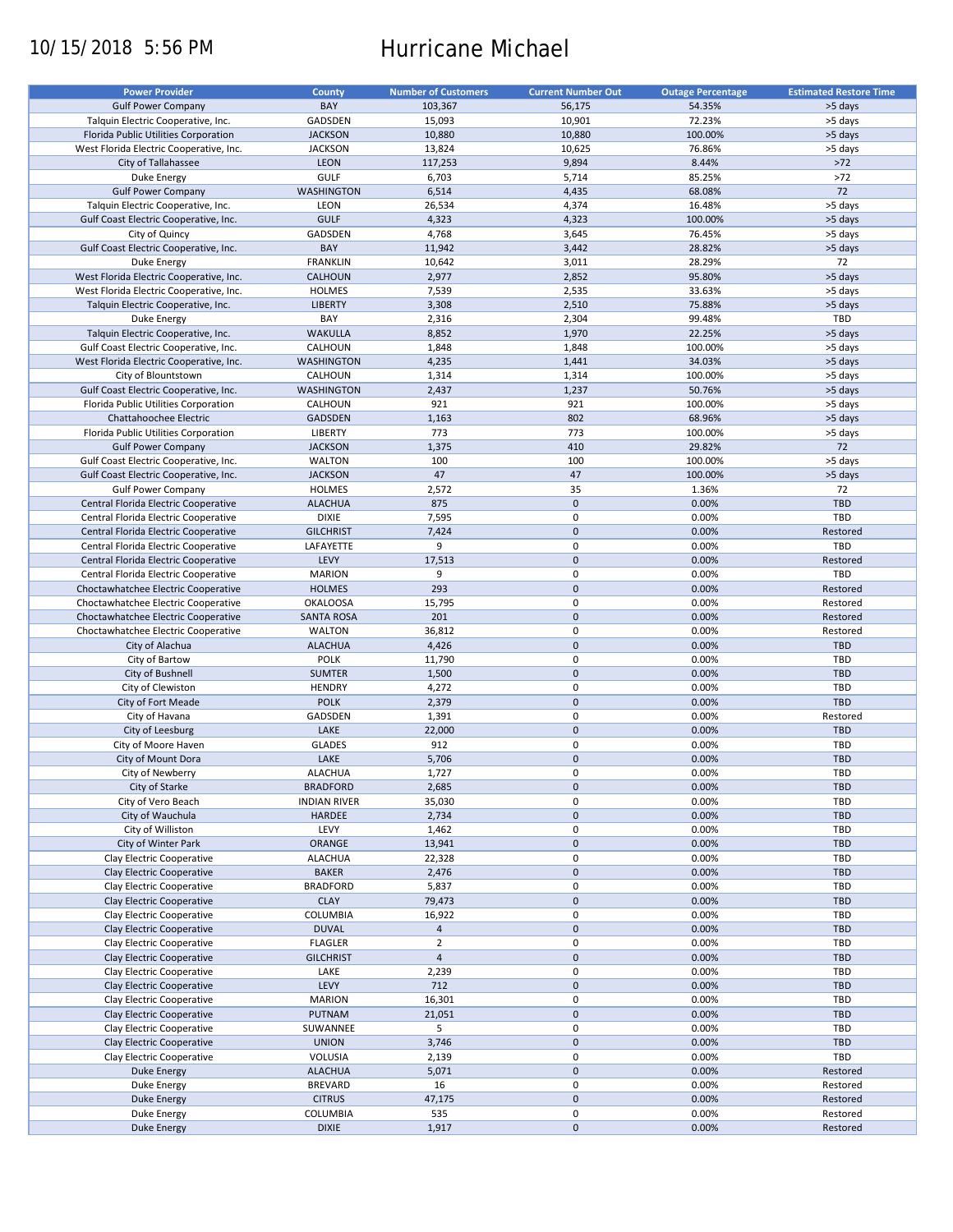### 10/15/2018 5:56 PM Hurricane Michael

| Duke Energy                                        | <b>FLAGLER</b>      | 17             | $\pmb{0}$   | 0.00% | Restored   |
|----------------------------------------------------|---------------------|----------------|-------------|-------|------------|
| <b>Duke Energy</b>                                 | <b>GILCHRIST</b>    | 1,681          | $\mathbf 0$ | 0.00% | Restored   |
| Duke Energy                                        | <b>HAMILTON</b>     | 3,021          | 0           | 0.00% | Restored   |
| <b>Duke Energy</b>                                 | <b>HARDEE</b>       | 2,746          | $\mathbf 0$ | 0.00% | Restored   |
|                                                    |                     |                |             |       |            |
| Duke Energy                                        | <b>HERNANDO</b>     | 11,823         | $\pmb{0}$   | 0.00% | Restored   |
| <b>Duke Energy</b>                                 | <b>HIGHLANDS</b>    | 54,128         | $\mathbf 0$ | 0.00% | Restored   |
| Duke Energy                                        | HILLSBOROUGH        | 24             | $\pmb{0}$   | 0.00% | Restored   |
| <b>Duke Energy</b>                                 | <b>JEFFERSON</b>    | 4,829          | $\mathbf 0$ | 0.00% | Restored   |
|                                                    |                     |                |             |       |            |
| Duke Energy                                        | LAFAYETTE           | 880            | $\pmb{0}$   | 0.00% | Restored   |
| <b>Duke Energy</b>                                 | LAKE                | 85,247         | $\mathbf 0$ | 0.00% | Restored   |
| Duke Energy                                        | LEON                | 66             | 0           | 0.00% | Restored   |
| <b>Duke Energy</b>                                 | LEVY                | 3,840          | $\mathbf 0$ | 0.00% | Restored   |
|                                                    |                     |                |             |       |            |
| Duke Energy                                        | <b>MADISON</b>      | 4,037          | $\pmb{0}$   | 0.00% | Restored   |
| <b>Duke Energy</b>                                 | <b>MARION</b>       | 66,784         | $\mathbf 0$ | 0.00% | Restored   |
| Duke Energy                                        | ORANGE              | 370,927        | $\pmb{0}$   | 0.00% | Restored   |
|                                                    | <b>OSCEOLA</b>      |                | $\pmb{0}$   | 0.00% |            |
| <b>Duke Energy</b>                                 |                     | 48,545         |             |       | Restored   |
| Duke Energy                                        | PASCO               | 140,774        | $\pmb{0}$   | 0.00% | Restored   |
| <b>Duke Energy</b>                                 | <b>PINELLAS</b>     | 526,150        | $\pmb{0}$   | 0.00% | Restored   |
| <b>Duke Energy</b>                                 | <b>POLK</b>         | 103,167        | 0           | 0.00% | Restored   |
|                                                    |                     |                |             |       |            |
| <b>Duke Energy</b>                                 | SEMINOLE            | 154,215        | $\pmb{0}$   | 0.00% | Restored   |
| Duke Energy                                        | <b>SUMTER</b>       | 10,453         | $\pmb{0}$   | 0.00% | Restored   |
| <b>Duke Energy</b>                                 | SUWANNEE            | 833            | $\pmb{0}$   | 0.00% | Restored   |
| Duke Energy                                        | <b>TAYLOR</b>       | 6,261          | 0           | 0.00% | Restored   |
|                                                    |                     |                |             |       |            |
| <b>Duke Energy</b>                                 | <b>VOLUSIA</b>      | 81,049         | $\pmb{0}$   | 0.00% | Restored   |
| Duke Energy                                        | WAKULLA             | 7,063          | $\pmb{0}$   | 0.00% | Restored   |
| Escambia River Electric Cooperative, Inc.          | <b>ESCAMBIA</b>     | 3,452          | $\pmb{0}$   | 0.00% | <b>TBD</b> |
|                                                    |                     |                |             |       |            |
| Escambia River Electric Cooperative, Inc.          | <b>SANTA ROSA</b>   | 7,544          | 0           | 0.00% | TBD        |
| Florida Keys Electric Cooperative                  | <b>MONROE</b>       | 31,941         | $\mathbf 0$ | 0.00% | <b>TBD</b> |
| Florida Power and Light Company                    | <b>ALACHUA</b>      | 1,245          | $\pmb{0}$   | 0.00% | <b>TBD</b> |
|                                                    |                     |                |             |       |            |
| Florida Power and Light Company                    | <b>BAKER</b>        | 5,516          | $\mathbf 0$ | 0.00% | <b>TBD</b> |
| Florida Power and Light Company                    | <b>BRADFORD</b>     | 4,070          | 0           | 0.00% | TBD        |
| Florida Power and Light Company                    | <b>BREVARD</b>      | 312,828        | $\mathbf 0$ | 0.00% | <b>TBD</b> |
| Florida Power and Light Company                    | <b>BROWARD</b>      | 939,530        | $\pmb{0}$   | 0.00% | TBD        |
|                                                    |                     |                |             |       |            |
| Florida Power and Light Company                    | CHARLOTTE           | 116,579        | $\pmb{0}$   | 0.00% | <b>TBD</b> |
| Florida Power and Light Company                    | <b>CLAY</b>         | 910            | 0           | 0.00% | TBD        |
| Florida Power and Light Company                    | <b>COLLIER</b>      | 215,499        | $\pmb{0}$   | 0.00% | <b>TBD</b> |
|                                                    |                     |                |             |       |            |
| Florida Power and Light Company                    | <b>COLUMBIA</b>     | 14,144         | $\pmb{0}$   | 0.00% | TBD        |
| Florida Power and Light Company                    | <b>DESOTO</b>       | 16,855         | $\mathbf 0$ | 0.00% | <b>TBD</b> |
| Florida Power and Light Company                    | <b>DUVAL</b>        | 9              | $\pmb{0}$   | 0.00% | TBD        |
| Florida Power and Light Company                    | <b>FLAGLER</b>      | 59,608         | $\mathbf 0$ | 0.00% | <b>TBD</b> |
|                                                    |                     |                |             |       |            |
| Florida Power and Light Company                    | <b>GLADES</b>       | 3,508          | $\pmb{0}$   | 0.00% | TBD        |
| Florida Power and Light Company                    | <b>HARDEE</b>       | 33             | $\mathbf 0$ | 0.00% | <b>TBD</b> |
| Florida Power and Light Company                    | <b>HENDRY</b>       | 9,892          | $\pmb{0}$   | 0.00% | <b>TBD</b> |
|                                                    |                     |                |             |       |            |
| Florida Power and Light Company                    | <b>HIGHLANDS</b>    | 519            | $\mathbf 0$ | 0.00% | <b>TBD</b> |
| Florida Power and Light Company                    | <b>INDIAN RIVER</b> | 57,796         | 0           | 0.00% | <b>TBD</b> |
| Florida Power and Light Company                    | LEE                 | 266,497        | $\mathbf 0$ | 0.00% | <b>TBD</b> |
| Florida Power and Light Company                    | MANATEE             | 188,203        | $\pmb{0}$   |       | <b>TBD</b> |
|                                                    |                     |                |             | 0.00% |            |
| Florida Power and Light Company                    | <b>MARTIN</b>       | 94,739         | $\mathbf 0$ | 0.00% | <b>TBD</b> |
| Florida Power and Light Company                    | MIAMI-DADE          | 1,138,406      | $\mathbf 0$ | 0.00% | TBD        |
| Florida Power and Light Company                    | <b>MONROE</b>       | 94             | $\mathbf 0$ | 0.00% | <b>TBD</b> |
|                                                    |                     |                |             |       |            |
| Florida Power and Light Company                    | NASSAU              | 22,701         | 0           | 0.00% | TBD        |
| Florida Power and Light Company                    | OKEECHOBEE          | 20,142         | $\mathbf 0$ | 0.00% | <b>TBD</b> |
| Florida Power and Light Company                    | ORANGE              | 3              | 0           | 0.00% | TBD        |
| Florida Power and Light Company                    |                     | $\overline{3}$ | $\mathbf 0$ |       | <b>TBD</b> |
|                                                    | <b>OSCEOLA</b>      |                |             | 0.00% |            |
| Florida Power and Light Company                    | PALM BEACH          | 750,041        | 0           | 0.00% | TBD        |
| Florida Power and Light Company                    | PUTNAM              | 20,144         | $\mathbf 0$ | 0.00% | <b>TBD</b> |
| Florida Power and Light Company                    | SARASOTA            | 270,158        | 0           | 0.00% | TBD        |
|                                                    |                     |                |             |       |            |
| Florida Power and Light Company                    | SEMINOLE            | 55,586         | $\pmb{0}$   | 0.00% | <b>TBD</b> |
| Florida Power and Light Company                    | ST. JOHNS           | 91,015         | 0           | 0.00% | TBD        |
| Florida Power and Light Company                    | ST. LUCIE           | 129,369        | $\mathbf 0$ | 0.00% | <b>TBD</b> |
|                                                    |                     |                |             |       |            |
| Florida Power and Light Company                    | SUWANNEE            | 5,025          | $\pmb{0}$   | 0.00% | TBD        |
| Florida Power and Light Company                    | <b>UNION</b>        | 1,637          | $\mathbf 0$ | 0.00% | <b>TBD</b> |
| Florida Power and Light Company                    | VOLUSIA             | 179,598        | $\pmb{0}$   | 0.00% | TBD        |
| Florida Public Utilities Corporation               | NASSAU              | 15,989         | $\pmb{0}$   | 0.00% | Restored   |
|                                                    |                     |                |             |       |            |
| Fort Pierce Utilities Authority                    | ST. LUCIE           | 27,630         | $\pmb{0}$   | 0.00% | TBD        |
| Gainesville (Gainesville Regional Utilities - GRU) | <b>ALACHUA</b>      | 94,473         | $\mathbf 0$ | 0.00% | <b>TBD</b> |
| Glades Electric Cooperative, Inc.                  | <b>GLADES</b>       | 3,015          | $\pmb{0}$   | 0.00% | TBD        |
|                                                    |                     |                |             |       |            |
| Glades Electric Cooperative, Inc.                  | HARDEE              | $\mathbf 0$    | $\pmb{0}$   |       | <b>TBD</b> |
| Glades Electric Cooperative, Inc.                  | <b>HENDRY</b>       | 3,530          | $\pmb{0}$   | 0.00% | TBD        |
| Glades Electric Cooperative, Inc.                  | <b>HIGHLANDS</b>    | 7,321          | $\pmb{0}$   | 0.00% | <b>TBD</b> |
| Glades Electric Cooperative, Inc.                  | OKEECHOBEE          | 2,278          | $\pmb{0}$   | 0.00% | TBD        |
|                                                    |                     |                |             |       |            |
| Green Cove Springs Electric                        | <b>CLAY</b>         | 3,889          | $\pmb{0}$   | 0.00% | <b>TBD</b> |
| <b>Gulf Power Company</b>                          | <b>ESCAMBIA</b>     | 152,984        | $\pmb{0}$   | 0.00% | Restored   |
| <b>Gulf Power Company</b>                          | <b>OKALOOSA</b>     | 94,172         | $\pmb{0}$   | 0.00% | Restored   |
|                                                    |                     |                |             |       |            |